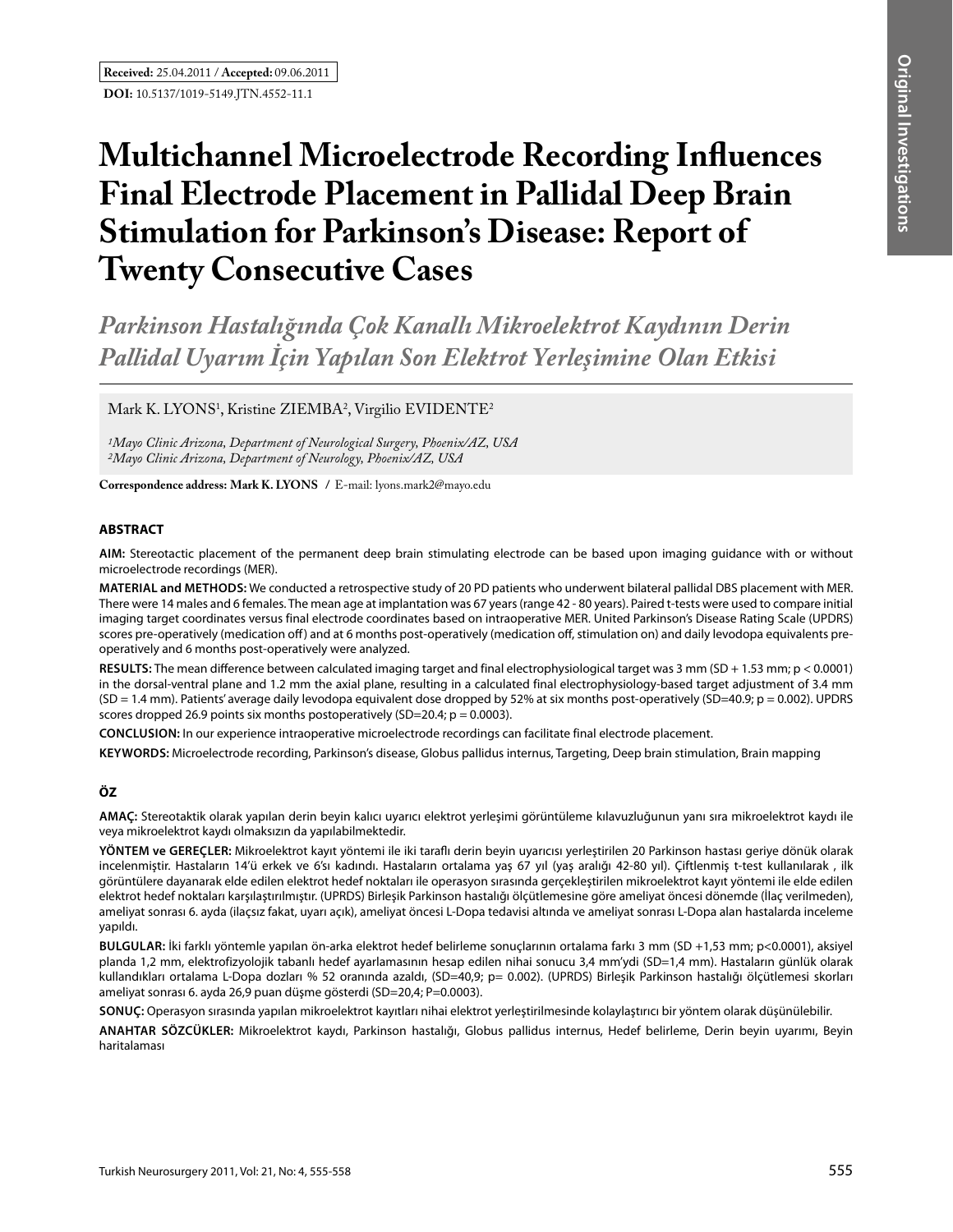### **INTRODUCTION**

Surgical implantation of deep brain stimulation (DBS) electrodes has become a useful adjuvant treatment for symptoms of Parkinson's disease in certain patient subgroups. Targets for DBS implantation include the ventral intermediate nucleus (Vim) of the thalamus, the internal globus pallidus (GPi) and the subthalamic nucleus (STN). Each of these targets has characteristic benefits and side effects, and must be matched to patient needs. Most centers prefer to target the STN, but GPi stimulation is also effective for parkinsonism and may be superior for treatment of dyskinesias. Ventral intermediate nucleus stimulation is useful for reducing tremor in the contralateral limb (9). In order to place the stimulating electrodes in the desired location, techniques and practices vary. Some neurosurgical centers use electrophysiological mapping to identify the target nucleus along with neuroimaging, and stereotactic guidance. Other centers target based upon neuroimaging alone (7). There remains debate, however, about the necessity of microelectrode recording (MER) during surgery to optimize final stimulator electrode placement. A 2004 review of DBS techniques for PD suggested that there was no difference in the outcome of surgery with or without microelectrode recording (3). However, the authors pointed out that their review only reflected "reported outcomes" of the included studies (3). A more recent case series report demonstrated that intraoperative MER techniques altered target locations "only slightly" (usually less than 1 mm), but did not address whether such alteration affected clinical outcomes following surgery (11). Currently, there is a lack of consensus regarding the use of intraoperative MER. Further analysis is needed to assess the benefit and effect of MER and microstimulation on DBS targeting and subsequent clinical outcomes.

# **MATERIAL and METHODS**

We conducted a retrospective study of 20 PD patients who underwent bilateral pallidal DBS placement with MER at our institution from 2005 to 2008. All patients underwent bilateral electrode placement. There were 14 males and 6 females. The mean age at implantation was 67 years (range 42 - 80 years). All patients underwent awake bilateral stereotactic-guided globus pallidus internus deep brain stimulation surgery (Medtronic® DBS lead model 3387S) with an implantable programmable pulse generator (IPG). The GPi target was planned utilizing the coordinates: 2 mm anterior and 2 mm inferior to the mid-commissural point, and 20 mm lateral to the midpoint of the third ventricle. The Alpha-Omega Microguide system® was used for microelectrode nuclear mapping and microstimulation. Multiplanar post-operative cranial magnetic resonance imaging (MR) was performed to confirm accuracy of electrode placement in the GPi. Microelectrode recordings were done using five tungsten-tipped microelectrodes and simultaneously recording neuronal firing patterns. The microelectrodes were arranged in a pattern with a 2 mm space between adjacent electrode tips. The data collected included the following: calculated target based on neuroimaging; final

electrode location based on intraoperative MER, UPDRS Part III scores pre-operatively (medications off) and at 6 months post-operatively (medications off, stimulation on) and daily levodopa equivalents pre-operatively and 6 months postoperatively. Paired t-tests were used to compare imaging target coordinates versus final electrode coordinates based on electrophysiology.

#### **RESULTS**

Twenty PD patients who underwent bilateral pallidal DBS surgery and were available for follow-up were reviewed. The average difference between the calculated imaging target and the final MER target in the dorsoventral plane was 3 mm (SD=1.53 mm; p<0.0001). The final target was also adjusted 2 mm in the axial plane in 23 of 40 lead placements (58%). These adjustments resulted in a mean total linear distance modification between the calculated imaging target and the final MER-based target of 3.4 mm (SD = 1.4 mm), with the distance ranging from 0.9 to 7.9 mm (Figure 1). Based on this MER-assisted final electrode targeting technique, patients' average daily levodopa equivalent dose dropped by 52% at six months post-operatively (SD=40.9; p= 0.002) (Figure 2). Their UPDRS Part III scores dropped 26.9 points six months postoperatively (SD=20.4;  $p = 0.0003$ ) (Figure 2).

## **DISCUSSION**

Deep brain stimulation is an appropriate therapeutic option for patients with advanced PD, especially for patients in whom high doses of levodopa are required, leading to more severe motor complications. Debate remains regarding the optimal target for PD, but both the STN and the GPi are utilized (1,4-6). All of the patients in our series underwent awake electrode placement in order to assess the response to intraoperative micro- and macro-stimulation. Others have reported equal success utilizing general anesthesia for electrode placement (7,10). The review by Khatib and co-workers found in their retrospective analysis that while age is an independent risk factor for complications in DBS surgery, monitored anesthesia is a safe technique (8). In addition to appropriate patient selection, the success of DBS surgery depends largely upon accurate placement of the stimulator. This study suggests that intraoperative microelectrode recordings, combined with high resolution magnetic resonance imaging data, can facilitate optimal placement. Although, previous authors have reported that the use of intraoperative microelectrode recordings and micro-stimulation have resulted in adjustment of final targeting of permanent electrode placement, they did not specify the degree to which it impacted the final placement (4,5).

The small incremental risk of hemorrhage during surgery with MER should not preclude its use, since improperly placed stimulators can lead to poor efficacy and/or increased stimulation-related side effects (5,6). While we had no intraoperative hemorrhages in our patient group, it is important to be aware of the potential risks associated with microelectrode placement. Maldonado et al. reported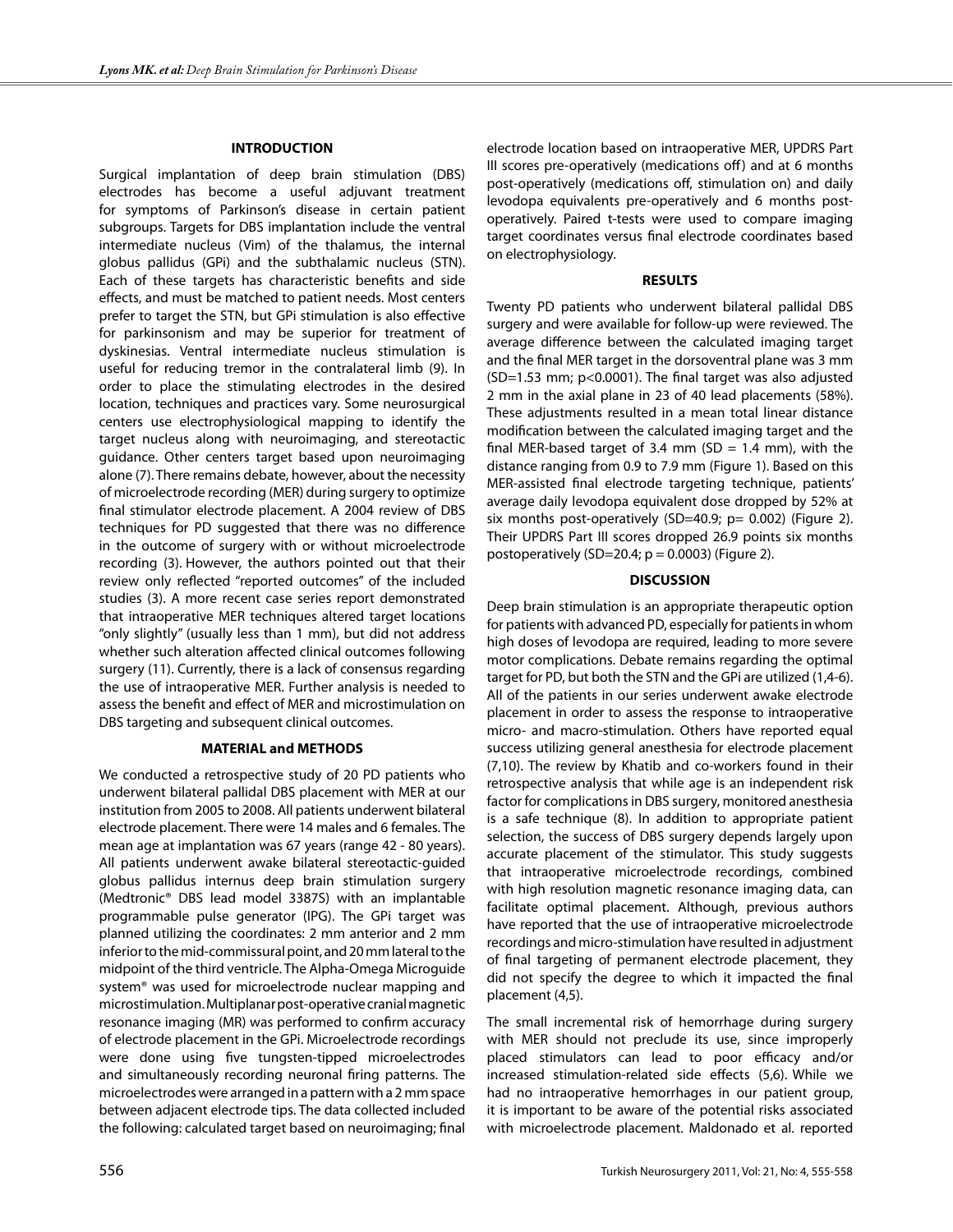

**Figure 1:** Average UPDRS motor score (Part III) prior to stimulator placement and 6 months after placement. Pre-operative scores were obtained in the "off-medication" state, and post-operative scores in the "off-medication, on-stimulation" state. Higher scores indicate greater disability. Scores decreased an average of 26.9 points,  $p = 0.0003$ . Bars indicate standard deviation.



**Figure 2:** Levodopa equivalent daily doses\* prior to stimulator placement and 6 months after placement. Required doses decreased 52% on average ( $p = 0.002$ ). Bars indicate standard deviation.

*\*The following conversions were used to calculate levodopa equivalents:*

100 mg levodopa = 125 mg levodopa  $CR = 75$  mg levodopa + 200 mg entacapone/tolcapone = 100 mg levodopa  $CR + 200$  mg entacapone/tolcapone = 1 mg pergolide = 6 mg ropinirole =  $200$ mg amantadine = 10 mg bromocriptine = 2 mg apomorphine = 10 mg selegiline.

no perioperative intracerebral hemorrhages in their series of 194 patients undergoing 478 stereotactic placements of implanted electrodes with (10).All of their patients were done under general anesthesia without microelectrode recordings or intraoperative stimulation. In addition, their patient population was considerably younger than our patient

population, with only 62 of the 194 patients over the age of 40. However, age has been associated with overall increased risk of DBS procedures and needs to be considered when determining patient selection and technique (2,8,10). In our center, the final location of DBS electrodes was significantly altered based upon intraoperative microelectrode recordings, when compared to original target coordinates based on imaging alone, with the distance ranging from 0.9 to 7.9 mm. The most important limitation of our report, similar to earlier ones, is that it was a retrospective study without a control cohort group undergoing electrode placement without MER and microstimulation. Although both approaches have been reported to be efficacious, no study has directly compared the short-term or long-term clinical benefits from DBS with or without electrophysiological targeting.

Our retrospective study shows that there can be a significant difference between imaging target and electrophysiological target in PD patients undergoing pallidal DBS. It is important to note that the sample size of this study is small and the results are preliminary. Although DBS can be successfully done with or without electrophysiology, there are no published studies comparing final clinical outcomes based on imaging alone versus imaging plus electrophysiology. The use of microelectrode recordings and intraoperative micro- and macro-stimulation is not required to achieve excellent clinical improvement in PD patients. In our series, however, we found that there was a significant impact of the intraoperative MER on final electrode placement. However, in order to critically determine whether the use of MER translates into drops in levodopa requirements and improvements in UPDRS scores, a randomized controlled study would be helpful to refine the best techniques for optimal electrode placement and assess the impact on the long-term clinical response.

### **REFERENCES**

- 1. Anderson VC, Burchiel KJ, Hogarth P, Favre J, Hammerstad JP: Pallidal vs subthalamic nucleus deep brain stimulation in Parkinson's disease. Arch Neurol 62(4):554-560, 2005
- 2. Binder DK, Rau GM, Starr PA: Risk factors for hemorrhage during microelectrode-guided deep brain stimulator implantation for movement disorders. Neurosurgery 56: 722-732, 2005
- 3. Boucai L, Cerquetti D, Merello M: Functional surgery for Parkinson's disease treatment: A structured analysis of a decade of published literature. Brit J Neurosurg 18(3): 213-222, 2004
- 4. Carlson JD, Iacono RP: Electrophysiological versus imagebased targeting in the posteroventral pallidotomy. Comp Aided Surg 4(2):93-100, 1999
- 5. Eljamel MS, Forster A, Tulley M, Matthews K: Staged functional neurosurgery using image fusion: Electronic atlas and microelectrode recording at Dundee. Stereotact Func Neurosurg 73(1-4): 140-142, 1999
- 6. Evidente VG, Lyons MK, Wheeler M, Hillman R, Helepolelei L, Beynen F, et al: First case of X-linked dystonia-parkinsonism ("Lubag") to demonstrate a response to bilateral pallidal stimulation. Mov Disord 22(12):1790-1793, 2007